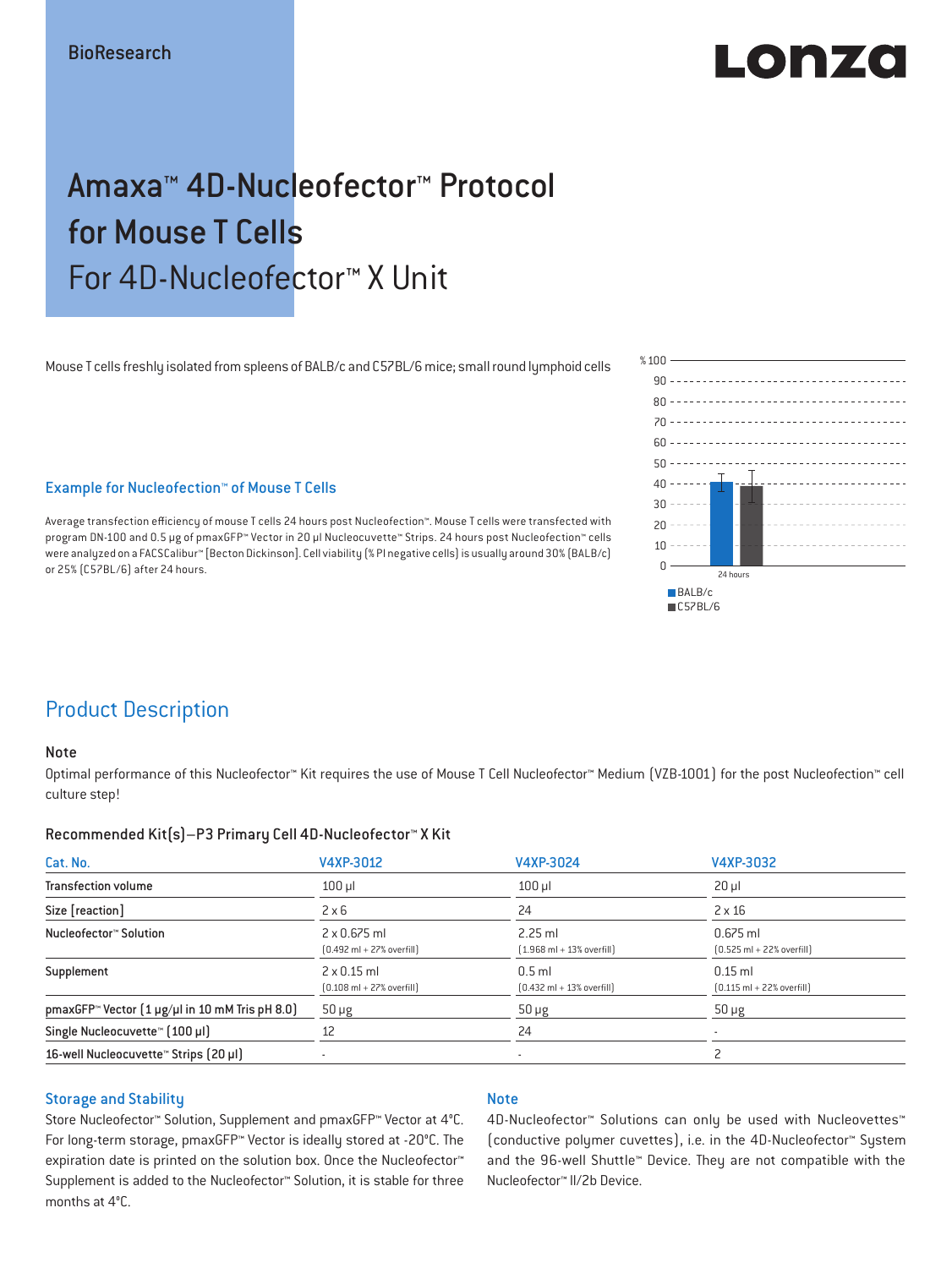# Required Material

# **Note**

Please make sure that the entire supplement is added to the Nucleofector<sup>™</sup> Solution. The ratio of Nucleofector™ Solution to supplement is 4.5 : 1

- 4D-Nucleofector™ System (4D-Nucleofector™ Core Unit and 4D-Nucleofector™ X Unit)
- Supplemented 4D-Nucleofector™ Solution at room temperature
- Supplied 100 µl single Nucleocuvette™ or 20 µl 16-well Nucleocuvette™ Strips
- Compatible tips for 20 µl Nucleocuvette™ Strips: epT.I.P.S. [US/CDN: Eppendorf North America, Cat. No. 2491.431, Rest of World: Eppendorf AG, Cat. No. 0030073.266], Matrix TallTips® [Matrix Technologies Corp., Cat. No. 7281] or LTS Tips [Rainin Instruments, LLC, Cat. No. SR-L10F, SR/SS-L250S, SR/SS-L300S]. Before using other types of pipette tips, please ensure they reach the bottom of the Nucleocuvette™ Wells without getting stuck
- Supplied pmaxGFP™ Vector, stock solution 1 µg/µl

# **Note**

For positive control using pmaxGFP™, dilute the stock solution to an appropriate working concentration. Further details are provided in table 3 of this Optimized Protocol. The volume of substrate solution added to each sample should not exceed 10% of the total reaction volume [2 µl for 20 µl reactions; 10 µl for 100 µl reactions).

- Substrate of interest, highly purified, preferably by using endotoxin-free kits; A260:A280 ratio should be at least 1.8
- Cell culture plates of your choice
- PBS/BSA for isolation: PBS containing 0.5% BSA
- For enrichment of T cells: For enrichment or purification of T cell populations use only negative selection methods, otherwise you risk increasing cell mortality and activating the cells. We recommend the Pan T Cell Isolation Kit for mouse leucocytes [Miltenyi Biotec; Cat. No. 130-090-861]
- Culture medium: For optimal performance of this Nucleofector™ Kit it is highly recommended to use Mouse T Cell Nucleofector™ Medium (VZB-1001) for cell culture steps post Nucleofection™. This medium is specially developed to provide consistent high-yield transfection results and is essential for survival of transfected mouse T cells. Using any other medium after Nuclofection™ will most likely result in lower cell viability and transfection efficiency. To complete the medium add 5 ml FCS, 1 ml 200 mM glutamine (2 mM final concentration) and 1 ml Medium Component A per 100ml medium. This partially supplemented medium can be stored at 4ºC for up to two weeks (alternatively it can be frozen in aliquots). Medium Component B must be added freshly for each experiment. Therefore add 10 μl Medium Component B per ml partially supplemented Mouse T Cell Nucleofector™ Medium to obtain the fully supplemented medium. Mouse T Cell Nucleofector™ Medium can additionally be supplemented with 1000 U/ml penicillin and 1000 μg/ml Streptomycin

# 1. Pre Nucleofection™

# Preparation of Cells and Cell Culture

# **Notes**

- 1. C57BL/6 spleens are often smaller and provide fewer cells than BALB/c spleens, thus more spleens may be needed to provide necessary numbers of cells. Lymphocytes isolated from spleens of different animals of the same inbred strain and age can be pooled.
- 2. Prepare media, DNA, tubes and further required material for Nucleofection™ before preparing spleen cells.

# Isolation of Murine Splenic Lymphocytes

- 1.1 Excise spleens from 6–12 week old mice. One spleen yields up to  $2-3 \times 10^8$  (BALB/c) or  $0.8-1 \times 10^8$  (C57BL/6) splenic lymphocytes. We recommend using freshly isolated organs. If necessary, whole spleens can be stored/transported in PBS/0.5% BSA
- 1.2 Place one spleen into a 100 μm cell strainer atop a 50 ml Falcon™ tube. Use gentle suction of 5 or 10 ml pipette to manipulate spleen, as forceps are likely to rupture it
- 1.3 Use plunger from small syringe to crush spleen and force as much tissue as possible through strainer (process only 1 spleen/cell strainer)
- 1.4 Loosen cell strainer from top of Falcon™ tube to facilitate rinsing (this allows the solution to flow through the strainer more easily)
- 1.5 Rinse plunger and cell strainer with 10 ml PBS/0.5% BSA into tube with splenocytes
- 1.6 Pipette cell suspension onto 70 μm cell strainer atop a second 50 ml Falcon™ tube to remove clumps
- 1.7 Transfer the whole cell suspension (~10 ml) to a 15 ml Falcon™ tube. The use of 15 ml Falcon™ tubes for centrifugation steps will lead to lower cell loss during removal of supernatant
- 1.8 Centrifuge cell suspension at 90xg for 10 minutes (exceeding this speed will decrease cell viability)
- 1.9 Carefully remove supernatant, resuspend pellet in 10 ml PBS/BSA

# **Note**

Do not perform an erythrocyte lysis step as this will decrease cell viability.

# Enrichment or Purification of T Cells

1.10 For enrichment or purification of T cell populations use only negative selection methods, otherwise you risk increasing cell mortality and activating the cells. We recommend the Pan T Cell Isolation Kit for mouse leucocytes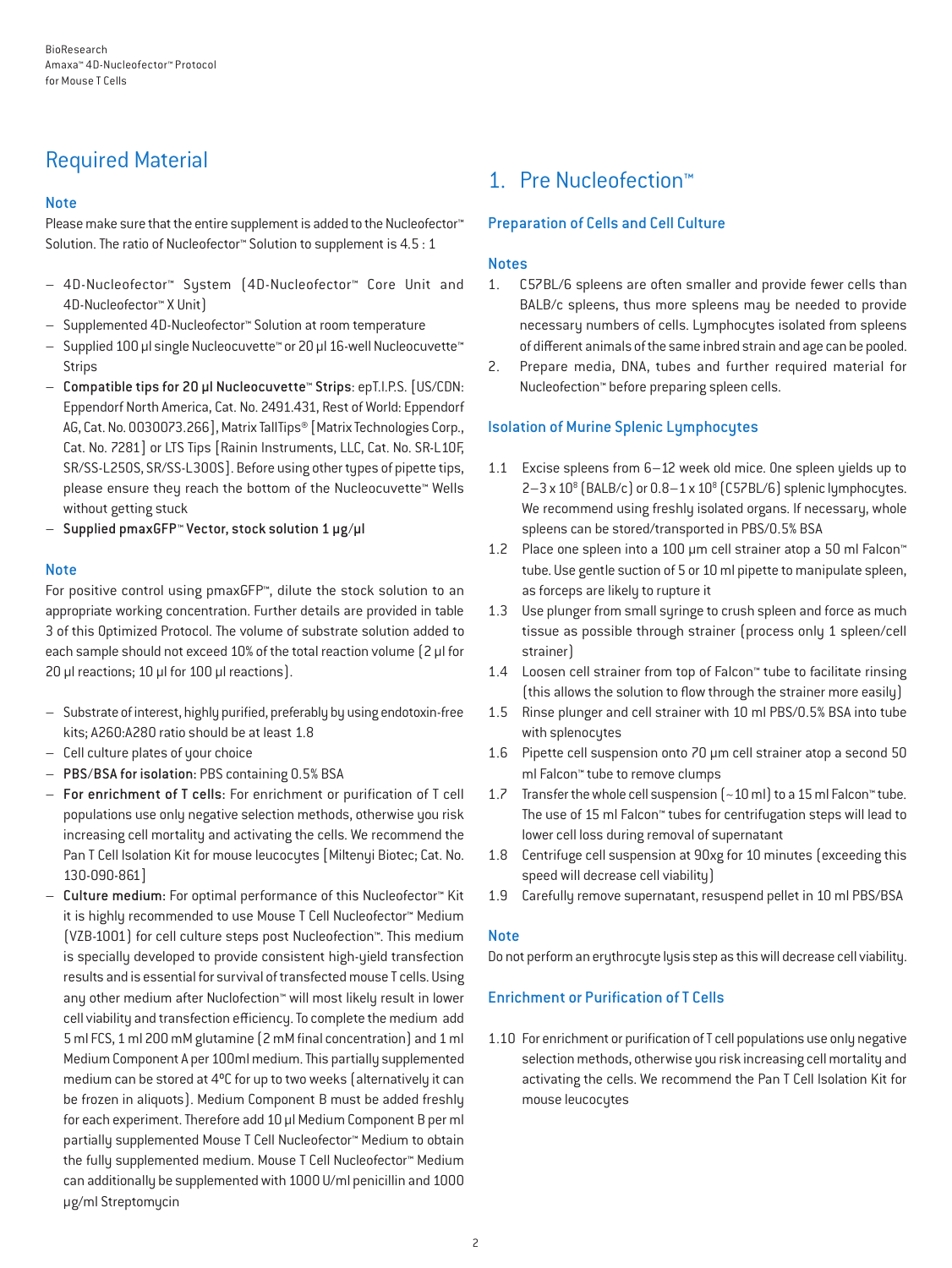# 2. Nucleofection™

For Nucleofection™ Sample contents and recommended Nucleofector™ Program, please refer to Table 3.

- 2.1 Please make sure that the entire supplement is added to the Nucleofector™ Solution
- 2.2 Start 4D-Nucleofector™ System and create or upload experimental parameter file (for details see device manual)
- 2.3 Select/Check for the appropriate Nucleofector™ Program (see table 3)
- 2.4 Prepare cell culture plates by filling appropriate number of wells with desired volume of recommended culture media (see table 4) and pre-incubate/equilibrate plates in a humidified  $37^{\circ}$ C/5% CO<sub>2</sub> incubator
- 2.5 Pre-warm an aliquot of culture medium to 37°C (see table 4)
- 2.6 Prepare plasmid DNA or pmaxGFP™ Vector or siRNA (see table 3)
- 2.7 Count an aliquot of the cells and determine cell density
- 2.8 Centrifuge the required number of cells (see table 3) at 90xg for 10 minutes at room temperature. Remove supernatant completely
- 2.9 Resuspend the cell pellet carefully in room temperature 4D-Nucleofector™ Solution (see table 3)
- 2.10 Prepare mastermixes by dividing cell suspension according to number of substrates
- 2.11 Add required amount of substrates to each aliquot (max. 10% of final sample volume)
- 2.12 Transfer mastermixes into the Nucleocuvette™ Vessels

## Note

As leaving cells in Nucleofector™ Solution for extended periods of time may lead to reduced transfection efficiency and viability it is important to work as quickly as possible. Avoid air bubbles while pipetting.

- 2.13 Gently tap the Nucleocuvette™ Vessels to make sure the sample covers the bottom of the cuvette
- 2.14 Place Nucleocuvette™ Vessel with closed lid into the retainer of the 4D-Nucleofector™ X Unit. Check for proper orientation of the Nucleocuvette™ Vessel
- 2.15 Start Nucleofection™ Process by pressing the "Start" on the display of the 4D-Nucleofector™ Core Unit (for details, please refer to the device manual)
- 2.16 After run completion, carefully remove the Nucleocuvette™ Vessel from the retainer
- 2.17 Resuspend cells with pre-warmed fully supplemented Mouse T Cell Nucleofector™ Medium (for recommended volumes see table 5). Mix cells by gently pipetting up and down two to three times. When working with the 100 µl Nucleocuvette™ use the supplied pipettes and avoid repeated aspiration of the sample
- 2.18 Plate desired amount of cells in culture system of your choice (for recommended volumes see table 5)

# 3. Post Nucleofection™

3.1 Incubate the cells in humidified  $37^{\circ}$ C/5% CO<sub>2</sub> incubator until analysis. Gene expression or down regulation, respectively, is often detectable after only 4–8 hours

# Additional Information

For an up-to-date list of all Nucleofector™ References, please refer to: www.lonza.com/nucleofection-citations

# For more technical assistance, contact our Scientific Support Team: USA /Canada

Phone: 800 521 0390 (toll-free) Fax: 301 845 8338 E-mail: scientific.support@lonza.com

#### Europe and Rest of World

|          | Phone: +49 221 99199 400                |
|----------|-----------------------------------------|
| Fax: Fax | +49 221 99199 499                       |
|          | E-mail: scientific.support.eu@lonza.com |

## References

- 1. Shi GX et al. [2002] J Immunol 169(5): 2507-15
- 2. Tolnay M et al. [2002] J Immunol 169(11): 6236-43

#### Lonza Cologne GmbH 50829 Cologne, Germany

Please note that the Amaxa™ Nucleofector™ Technology is not intended to be used for diagnostic purposes or for testing or treatment in humans.

The Nucleofector™ Technology, comprising Nucleofection™ Process, Nucleofector™ Device, Nucleofector™ Solutions, Nucleofector™ 96-well Shuttle™ System and 96-well Nucleocuvette™ plates and modules is covered by patent and/ or patent-pending rights owned by Lonza Cologne GmbH.

Amaxa, Nucleofector, Nucleofection, 4D-Nucleofector, Nucleocuvette and maxGFP are registered trademarks of the Lonza Cologne GmbH in Germany and/or U.S. and/or other countries.

Other product and company names mentioned herein are the trademarks of their respective owners.

This kit contains a proprietary nucleic acid coding for a proprietary copepod fluorescent protein intended to be used as a positive control with this Lonza product only. Any use of the proprietary nucleic acid or protein other than as a positive control with this Lonza product is strictly prohibited. USE IN ANY OTHER APPLICATION REQUIRES A LICENSE FROM EVROGEN. To obtain such a license, please contact Evrogen at license@evrogen.com.

The CMV promoter is covered under U.S. Patents 5,168,062 and 5,385,839 and its use is permitted for research purposes only. Any other use of the CMV promoter requires a license from the University of Iowa Research Foundation, 214 Technology Innovation Center, Iowa City, IA 52242.

The use of this product in conjunction with materials or methods of third parties may require a license by a third party. User shall be fully responsible for determining whether and from which third party it requires such license and for the obtainment of such license.

No statement is intended or should be construed as a recommendation to infringe any existing patent.

© Copyright 2010, Lonza Cologne GmbH. All rights reserved.